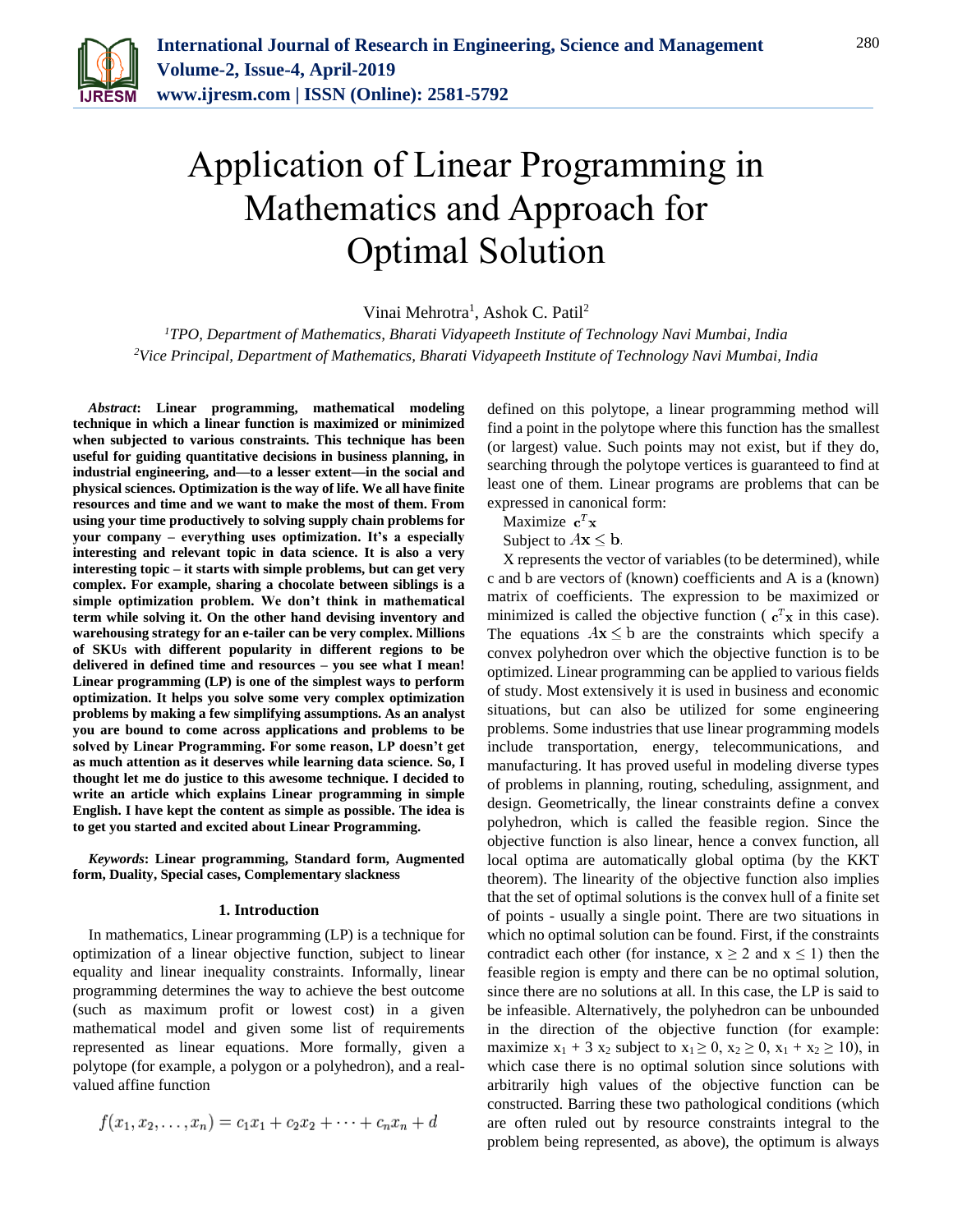

attained at a vertex of the polyhedron. However, the optimum is not necessarily unique: it is possible to have a set of optimal solutions covering an edge or face of the polyhedron, or even the entire polyhedron (This last situation would occur if the objective function were constant).

## *A. What is Linear Programming?*

Now, what is linear programming? Linear programming is a simple technique where we depict complex relationships through linear functions and then find the optimum points. The important word in previous sentence is depict. The real relationships might be much more complex – but we can simplify them to linear relationships. Applications of linear programming are everywhere around you. You use linear programming at personal and professional fronts. You are using linear programming when you are driving from home to work and want to take the shortest route. Or when you have a project delivery you make strategies to make your team work efficiently for on time delivery.

# *Example of a linear programming problem*

Let's say a FedEx delivery man has 6 packages to deliver in a day. The warehouse is located at point A. The 6 delivery destinations are given by U, V, W, X, Y and Z. The numbers on the lines indicate the distance between the cities. To save on fuel and time the delivery person wants to take the shortest route.



Fig. 1. Linear programming problem

So, the delivery person will calculate different routes for going to all the 6 destinations and then come up with the shortest route. This technique of choosing the shortest route is called linear programming. In this case, the objective of the delivery person is to deliver the parcel on time at all 6 destinations. The process of choosing the best route is called Operation Research. Operation research is an approach to decision-making, which involves a set of methods to operate a system. In the above example, my system was the Delivery model. Linear programming is used for obtaining the most optimal solution for a problem with given constraints. In linear programming, we formulate our real life problem into a mathematical model. It involves an objective function, linear inequalities with subject to constraints. Is the linear representation of the 6 points above representative of real world? Yes and No. It is oversimplification as the real route would not be a straight line. It would likely have multiple turns, U turns, signals and traffic jams. But with a simple assumption,

we have reduced the complexity of the problem drastically and are creating a solution which should work in most scenarios.

## *B. Objectives*

After studying this unit, one should be able to:

- Understand the basic concept of Linear Programming
- Analyze the uses of Linear Programming
- Know the different concepts of standard form and augmented form problems.
- Have the knowledge of complementary slackness theorem

# **2. Uses of linear programming**

Linear programming is a considerable field of optimization for several reasons. Many practical problems in operations research can be expressed as linear programming problems. Certain special cases of linear programming, such as network flow problems and multi commodity flow problems are considered important enough to have generated much research on specialized algorithms for their solution. A number of algorithms for other types of optimization problems work by solving LP problems as sub-problems. Historically, ideas from linear programming have inspired many of the central concepts of optimization theory, such as duality, decomposition, and the importance of convexity and its generalizations. Likewise, linear programming is heavily used in microeconomics and company management, such as planning, production, transportation, technology and other issues. Although the modern management issues are ever-changing, most companies would like to maximize profits or minimize costs with limited resources. Therefore, many issues can boil down to linear programming problems.

### **3. Standard form**

Standard form is the usual and most intuitive form of describing a linear programming problem. It consists of the following three parts:

A linear function to be maximized

e.g. maximize  $c_1x_1+c_2x_2$ 

Problem constraints of the following form

e.g

$$
a_{11}x_1 + a_{12}x_2 \le b_1a_{21}x_1 + a_{22}x_2 \le b_2a_{31}x_1 + a_{32}x_2 \le b_3
$$

Non-negative variables

e.g. 
$$
x_1 \geq 0
$$

$$
x_2\geq
$$

 $\overline{0}$ 

The problem is usually expressed in matrix form, and then becomes: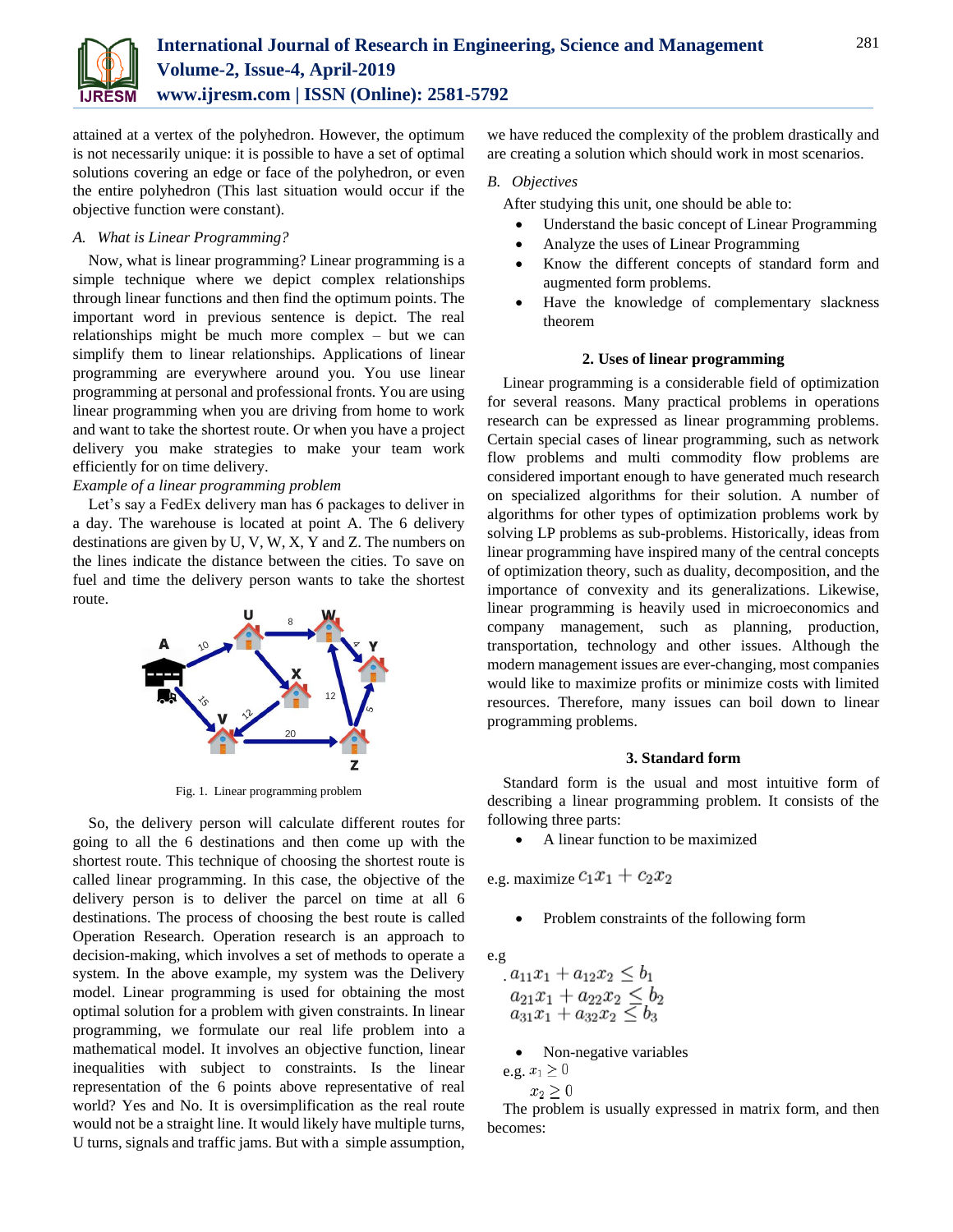

maximize  $\mathbf{c}^{\mathbf{T}}\mathbf{x}$ subject to  $Ax \leq b$ ,  $x \geq 0$ 

Other forms, such as minimization problems, problems with constraints on alternative forms, as well as problems involving negative variables can always be rewritten into an equivalent problem in standard form.

# *Example 1*

Suppose that a farmer has a piece of farm land, say A square kilometres large, to be planted with either wheat or barley or some combination of the two. The farmer has a limited permissible amount F of fertilizer and P of insecticide which can be used, each of which is required in different amounts per unit area for wheat  $(F_1, P_1)$  and barley  $(F_2, P_2)$ . Let  $S_1$  be the selling price of wheat, and  $S_2$  the price of barley. If we denote the area planted with wheat and barley by  $x_1$  and  $x_2$  respectively, then the optimal number of square kilometres to plant with wheat vs barley can be expressed as a linear programming problem:

|                               | maximize $S_1x_1 + S_2x_2$ | $(maximize the revenue$ —<br>revenue is the "objective"<br>function") |  |  |  |  |
|-------------------------------|----------------------------|-----------------------------------------------------------------------|--|--|--|--|
| subject<br>tο                 | $x_1 + x_2 \leq A$         | (limit on total area)                                                 |  |  |  |  |
|                               | $F_1x_1 + F_2x_2 \leq F$   | (limit on fertilizer)                                                 |  |  |  |  |
|                               | $P_1x_1 + P_2x_2 \leq P$   | (limit on insecticide)                                                |  |  |  |  |
|                               | $x_1 > 0, x_2 > 0$         | (cannot plant a negative<br>area)                                     |  |  |  |  |
| Which in matrix form becomes: |                            |                                                                       |  |  |  |  |

$$
\begin{array}{ll}\n\text{maximize} & \begin{bmatrix} S_1 & S_2 \end{bmatrix} \begin{bmatrix} x_1 \\ x_2 \end{bmatrix} \\
\text{maximize} & \begin{bmatrix} 1 & 1 \\ F_1 & F_2 \\ P_1 & P_2 \end{bmatrix} \begin{bmatrix} x_1 \\ x_2 \end{bmatrix} \le \begin{bmatrix} A \\ F \\ P \end{bmatrix}, \begin{bmatrix} x_1 \\ x_2 \end{bmatrix} \ge 0\n\end{array}
$$
\n
$$
\text{subject to} \begin{bmatrix} P_1 & P_2 \end{bmatrix}
$$

**4. Augmented form (slack form)**

Linear programming problems must be converted into augmented form before being solved by the simplex algorithm. This form introduces non-negative slack variables to replace inequalities with equalities in the constraints. The problem can then be written in the following form:

Maximize Z in:<br> $\begin{bmatrix} 1 & -c^T & 0 \\ 0 & A & I \end{bmatrix}$  $\begin{bmatrix} Z \\ x \\ x_s \end{bmatrix}$  =  $\begin{bmatrix} 0 \\ b \end{bmatrix}$  $\mathbf{x}, \mathbf{x}_s > 0$ 

where  $\mathbf{X}_{\text{same}}$  the newly introduced slack variables, and Z is the variable to be maximized.

# *Example 2*

The example above becomes as follows when converted into

augmented form:

maximize  $S_1x_1 + S_2x_2$  (objective function) subject  $x_1 + x_2 + x_3 = A$ (augmented constraint) to  $F_1x_1 + F_2x_2 + x_4 = F$  (augmented constraint)  $P_1x_1 + P_2x_2 + x_5 = P$  (augmented constraint)  $x_1, x_2, x_3, x_4, x_5 \geq 0$ 

where  $x_3, x_4, x_{5}$  (non-negative) slack variables. Which in matrix form becomes:

Maximize Z in:

|  |  |  | $\begin{bmatrix} 1 & -S_1 & -S_2 & 0 & 0 & 0 \ 0 & 1 & 1 & 1 & 0 & 0 \ 0 & F_1 & F_2 & 0 & 1 & 0 \ 0 & P_1 & P_2 & 0 & 0 & 1 \ \end{bmatrix} \begin{bmatrix} Z \\ x_1 \\ x_2 \\ x_3 \\ x_4 \\ x_5 \end{bmatrix} = \begin{bmatrix} 0 \\ A \\ F \\ P \end{bmatrix}, \begin{bmatrix} x_1 \\ x_2 \\ x_3 \\ x_4 \\ x_5 \end{bmatrix} \geq 0$ |  |
|--|--|--|-----------------------------------------------------------------------------------------------------------------------------------------------------------------------------------------------------------------------------------------------------------------------------------------------------------------------------------------|--|
|  |  |  |                                                                                                                                                                                                                                                                                                                                         |  |

## **5. Duality**

Every linear programming problem, referred to as a primal problem, can be converted into a dual problem, which provides an upper bound to the optimal value of the primal problem. In matrix form, we can express the primal problem as:

maximize $\mathbf{c}^T\mathbf{x}$ subject to  $Ax \leq b$ ,  $x \geq 0$ The corresponding dual problem is:

minimize  $\mathbf{b}^T \mathbf{y}$ 

subject to  $\mathbf{A}^T \mathbf{y} \geq \mathbf{c}, \mathbf{y} \geq 0$ 

where y is used instead of x as variable vector.

There are two ideas fundamental to duality theory. One is the fact that the dual of a dual linear program is the original primal linear program. Additionally, every feasible solution for a linear program gives a bound on the optimal value of the objective function of its dual. The weak duality theorem states that the objective function value of the dual at any feasible solution is always greater than or equal to the objective function value of the primal at any feasible solution. The strong duality theorem states that if the primal has an optimal solution, x\*, then the dual also has an optimal solution,  $y^*$ , such that  $c^T x^* = b^T y^*$ . A linear program can also be unbounded or infeasible. Duality theory tells us that if the primal is unbounded then the dual is infeasible by the weak duality theorem. Likewise, if the dual is unbounded, then the primal must be infeasible. However, it is possible for both the dual and the primal to be infeasible (See also Farkas' lemma).

### *Example 3*

Revisit the above example of the farmer who may grow wheat and barley with the set provision of some A land, F fertilizer and P insecticide. Assume now that unit prices for each of these means of production (inputs) are set by a planning board. The planning board's job is to minimize the total cost of procuring the set amounts of inputs while providing the farmer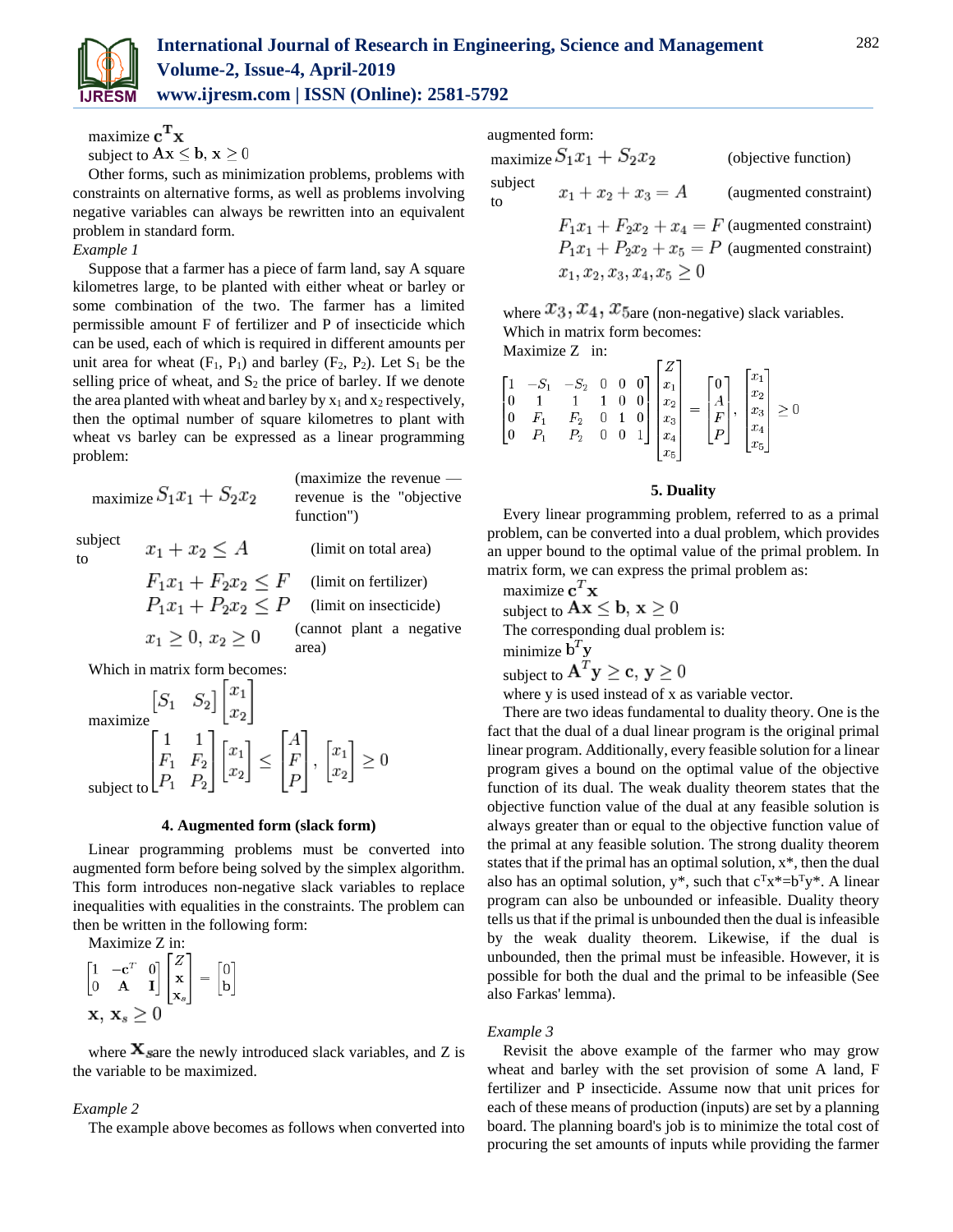

with a floor on the unit price of each of his crops (outputs), S1 for wheat and S2 for barley. This corresponds to the following linear programming problem:

| minimize $Ay_A + Fy_F + Py_P$                                      | (minimize the total cost<br>of the means of<br>production as the<br>"objective function") |
|--------------------------------------------------------------------|-------------------------------------------------------------------------------------------|
| subject $y_A + F_1y_F + P_1y_P \ge S_1$ no less than $S_1$ for his | (the farmer must receive)<br>wheat)                                                       |
| $y_A + F_2y_F + P_2y_P \geq S_2$ no less than $S_2$ for his        | (the farmer must receive)<br>barley)                                                      |
| $y_A \geq 0, y_F \geq 0, y_P \geq 0$ (prices cannot be             | negative)                                                                                 |

Which in matrix form becomes:

minimize subject to

The primal problem deals with physical quantities. With all inputs available in limited quantities, and assuming the unit prices of all outputs is known, what quantities of outputs to produce so as to maximize total revenue? The dual problem deals with economic values. With floor guarantees on all output unit prices, and assuming the available quantity of all inputs is known, what input unit pricing scheme to set so as to minimize total expenditure? To each variable in the primal space corresponds an inequality to satisfy in the dual space, both indexed by output type. To each inequality to satisfy in the primal space corresponds a variable in the dual space, both indexed by input type. The coefficients which bound the inequalities in the primal space are used to compute the objective in the dual space, input quantities in this example. The coefficients used to compute the objective in the primal space bound the inequalities in the dual space, output unit prices in this example. Both the primal and the dual problems make use of the same matrix. In the primal space, this matrix expresses the consumption of physical quantities of inputs necessary to produce set quantities of outputs. In the dual space, it expresses the creation of the economic values associated with the outputs from set input unit prices. Since each inequality can be replaced by an equality and a slack variable, this means each primal variable corresponds to a dual slack variable, and each dual variable corresponds to a primal slack variable. This relation allows us to complementary slackness.

# **6. Special cases**

A packing LP is a linear program of the form,

maximize  $\mathbf{c}^{\mathbf{T}}\mathbf{x}$ 

subject to  $\mathbf{A}\mathbf{x} \leq \mathbf{b}$ ,  $\mathbf{x} \geq 0$ 

such that the matrix A and the vectors b and c are nonnegative.

The dual of a packing LP is a covering LP, a linear program of the form

minimize  $\mathbf{b}^T \mathbf{y}$ subject to  $A^T y \geq c, y \geq 0$ 

such that the matrix A and the vectors b and c are nonnegative.

### *Example 4*

Covering and packing LPs commonly arise as a linear programming relaxation of a combinatorial problem. For example, the LP relaxation of set packing problem, independent set problem, or matching is a packing LP. The LP relaxation of set cover problem, vertex cover problem, or dominating set problem is a covering LP. Finding a fractional coloring of a graph is another example of a covering LP. In this case, there is one constraint for each vertex of the graph and one variable for each independent set of the graph.

#### **7. Complementary slackness**

It is possible to obtain an optimal solution to the dual when only an optimal solution to the primal is known using the complementary slackness theorem. The theorem states:

Suppose that  $x = (x_1, x_2, \ldots, x_n)$  is primal feasible and that y  $=(y_1, y_2, \ldots, y_m)$  is dual feasible. Let  $(w_1, w_2, \ldots, w_m)$  denote the corresponding primal slack variables, and let  $(z_1, z_2, \ldots, z_n)$ denote the corresponding dual slack variables. Then x and y are optimal for their respective problems if and only if  $x_iz_j = 0$ , for  $j = 1, 2, \ldots, n, w_i y_i = 0$ , for  $i = 1, 2, \ldots, m$ .

So if the ith slack variable of the primal is not zero, then the ith variable of the dual is equal zero. Likewise, if the jth slack variable of the dual is not zero, then the jth variable of the primal is equal to zero.

Activity 1

- 1. Discuss the uses of Linear Programming.
- 2. Explain briefly the concept of Duality.

#### **8. Conclusion**

Linear programming is an important field of optimization for several reasons. Many practical problems in operations research can be expressed as linear programming problems. Followed by the basic concept the concepts of duality, standard form and augmented form have described in the chapter. The different kind of problems can be solved using Linear Programming approach is discussed in special case section. Further the theorem of Complementary slackness was discussed in brief to have more clear understanding of solution to Linear programming problems.